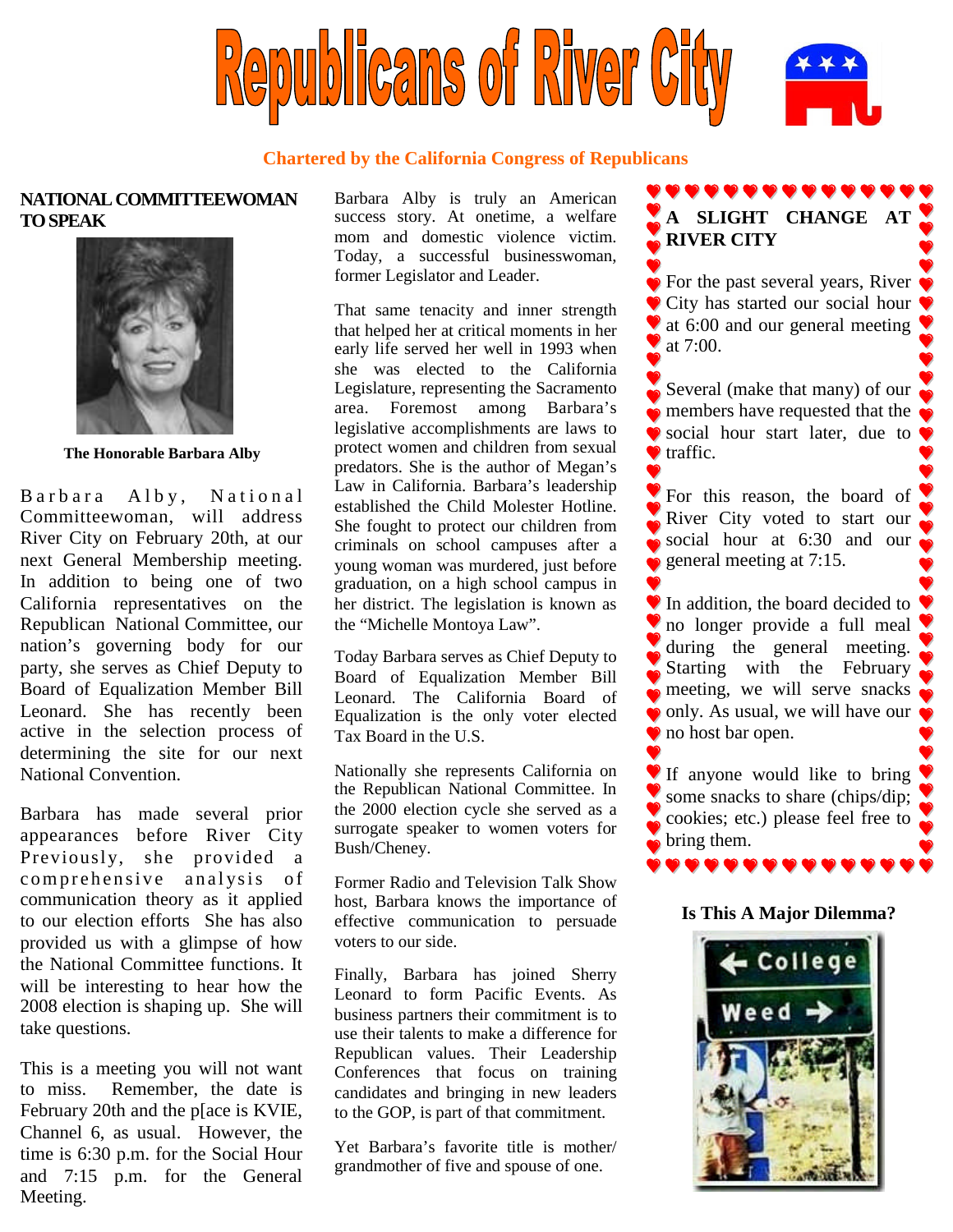# **Page 2 THE PRESIDENTIAL CAMPAIGN HAS BEGUN**

By Carl Burton

Republican voters have already tuned in and it is becoming increasingly clear that the nominations will be won early.

On Tuesday (Feb 13), the state Senate voted to move the California presidential primary to Feb. 5. By the end of next week the Assembly is expected to concur, and Governor Arnold Schwarzenegger, who likes the idea, will sign it into law.

The national calendar has largely been set, and the action will be compressed: Jan. 14, Iowa caucus; Jan. 19, Nevada caucus (Democrats only); Jan. 22, New Hampshire primary; Jan. 29, South Carolina primary; Feb. 5, primaries in at least 15 states.

In all likelihood, the decisions of Republicans and Democrats will be made, with or without California, next Feb. 5.

By this time next year, we will know who the Democrats and the Republicans will nominate at their national convention later in the year.

A national primary will take place over three weeks early next year. It means grassroots support is vital to each candidate and the ability to gain grassroots support and raise money will make all the difference.

The three weeks of Jan 14, 2008 to Feb. 5 will become a rare moment in American history - a time when American voters will be eager to carry out the mission of our founding fathers and vote.

It's the right thing to let Californians vote in an early primary - we will not be frozen out of a national primary.

### **SOME ITEMS FROM THE CALIFORNIA REPUBLICAN PARTY CONVENTION**

By Robert Evans

The CRP convention was both fun and nostalgic this year.

Carl and Robert Evans were invited to join with several other attendees at the convention to meet with Rudolph Giuliani, the former mayor of New



York City, who later gave what we thought was a rousing speech to the convention.



In my opinion, Giuliani will make a great President if he can get the nomination.

The nostalgia came in the form of a "roast" of Duf Sundheim, chairman of the CRP for the past four years. As a part of the festivities, Carl Burton, in his role of President, California Congress of Republicans, gave a gift to Duf. Republicans of River City is a big part of the CCR and so it is appropriate that the CCR gave Duf

this big elephant as our token of respect for the work Duf did over the past four years.



The convention also made some, to me, minor changes. From now on, members are no longer members, they are now delegates. The explanation for this change is, some people who give money to the CRP get a card saying they are a member of the CRP. Sometimes these people come to our convention and insist they have a vote, because they are "members." Why argue with these people.

In other convention business, the body elected Ron Nehring as chairman and Tom Del Beccaro as vice chairman. The delegates (formerly members) elected both candidates by acclamation. In the first order of business, Ron and Tom held a meeting of board of the CRP to begin the task of writing a strategic plan and auditing the efforts of the CRP in the past election, to find what worked and what did not work. As a retired auditor, I think this is a great idea. All members and delegates of the CRP should look forward to the results.

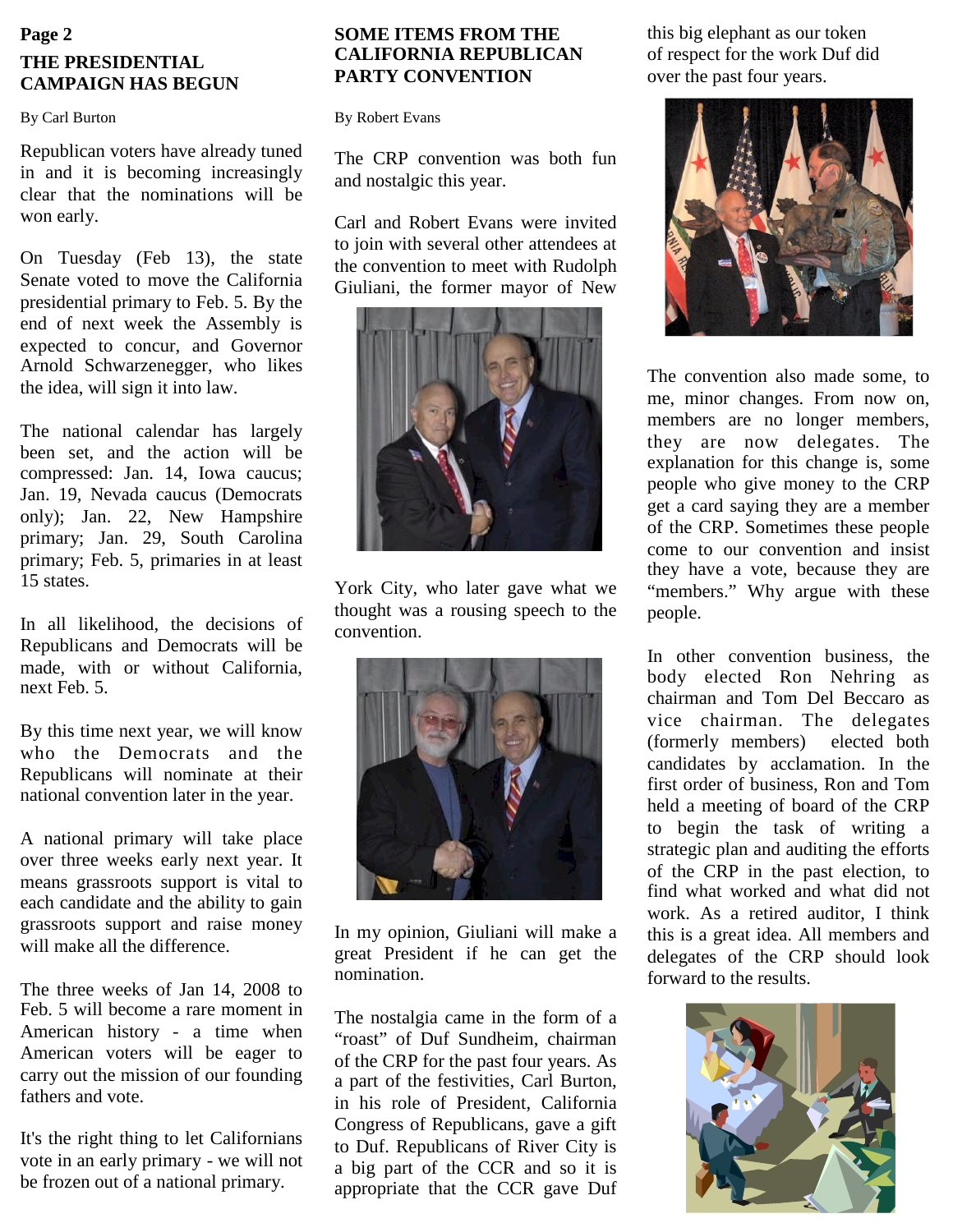

Carl Burton, President

As California Republican Party delegates gathered in Sacramento this past weekend (Feb. 9 - 11) the sky opened up and it started raining. I was wondering if the heavens were opening up because we were losing a great Chairman of the Republican Party, Duf Sundheim.

Duf lead the party during the recall election of 2003, the reelection of President Bush in 2004, the special election in 2005 and helped us in making sure that Governor Schwarzenegger was reelected in 2006.

On Friday night the Governor addressed over 650 delegates about the need to put the interest of the people of California above party politics. On Saturday I had the opportunity to have a private meeting with Rudy Giuliani before he addressed a sold out luncheon. On

Saturday night I was able to take part in a program that honored our out going Chairman Duf Sundheim.

On Sunday morning the delegates elected Ron Nehring as the new Chairman of the California Republican Party and Thomas Del Beccaro was elected Vice Chairman. I look forward to working with the new team of leaders at the CRP and helping them reach out and register more Republican voters and electing more Republican candidates to public office.

### **ON THIS DATE IN HISTORY**

February 3, 1870 – After passing the House with 98% support and 97% Democrat opposition, Republicans'  $15<sup>th</sup>$  Amendment is ratified, granting the vote to all Americans regardless of race.

February 8, 1894 - Democrat Congress and Democrat President Grover Cleveland join to repeal Republicans' Enforcement Act, which had enabled African-Americans to vote.

February 25,  $1870 - A$  former slave, Mississippi Republican Hiram Revels, becomes the first African-American U. S. Senator.

February 27, 1860 – Abraham Lincoln launches his campaign for the Republican presidential nomination with speech at the Cooper Institute in New York.

#### **Republicans of River City Board of Directors:**

Carl Burton, President Marian Higdon, Director Norman Jachens, 1st Vice President Fred Hildebrand, Director Betty Axup, 2nd Vice President John Madriz, Director William Chan, Membership Secretary Mary Pearson, Director Robert Evans, Treasurer Al Rogel, Director Paul Green, Past President Carey Stirling, Director George Bradshaw, Director Barbara Sullivan, Director Richard Eigenheer, Director Florin Ciuriuc, Associate Director Ed Gorre, Director Marko Mlikotin, Associate Director



**(Cell) 916-813-1657**

**PIZZA GUYS The better guys Over 50 Locations To Serve You In California**  $\blacklozenge$  $\begin{array}{ccc} \bullet & \bullet & \bullet \\ \bullet & \bullet & \bullet \end{array}$  $\begin{matrix} \bullet \\ \bullet \end{matrix}$  $\blacklozenge$  $\blacklozenge$  $\blacklozenge$ **Featuring the Chicken Taco Pizza - Large \$13.99 1620 W. El Camino (916) 925-4444** \*\*\*\*\*\*



Volume 2007, Issue 2 P. O. Box 1635 Carmichael, CA 95609-1635

Editor: Robert Evans Telephone 359-5741